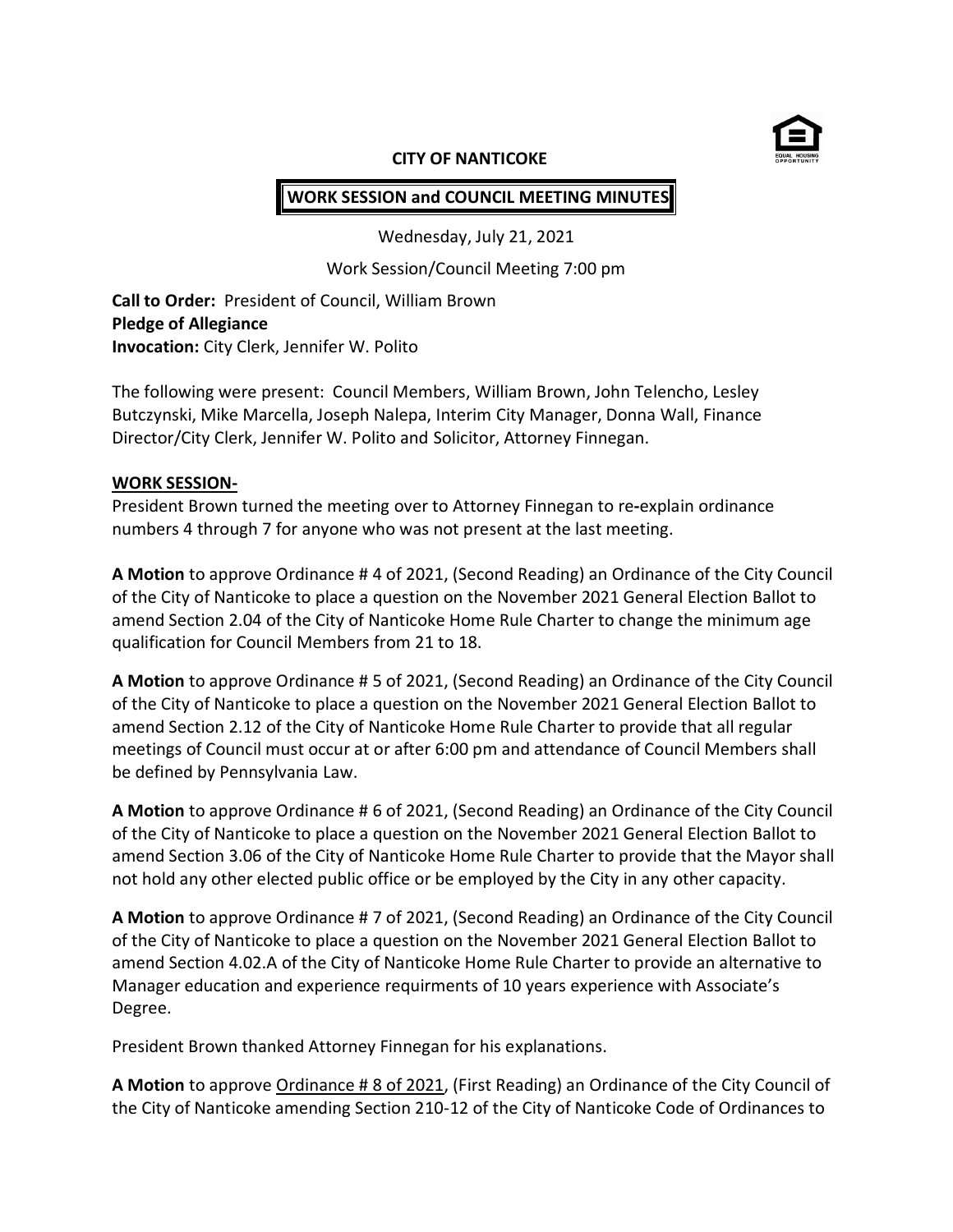provide for additional penalties for any person commencing regulated construction work without first obtaining the required permit to pay a penalty equal to one hundred percent (100%) of the applicable permit fee.

**A Motion** to approve Resolution # 12 of 2021, a Resolution of City Council of the City of Nanticoke designating Construction Consultants Services, Inc. to administrate the Uniform Construction Codes contingent upon finalization of the fee schedule and final Solicitor approval.

**A Motion** to approve Resolution # 13 of 2021, a Resolution of City Council of the City of Nanticoke approving the re-appointment of Thomas Wall to the Wyoming Valley Sanitary Authority Board of Directors.

**A Motion** to approve Resolution # 14 of 2021, a Resolution of City Council of the City of Nanticoke amending the residential and commercial permit fee schedule for the City of Nanticoke.

# **Administrative Updates-**

**-Mayor Kevin Coughlin** has submitted the June 2021 Department Reports for Council's review and Jennifer Polito has posted them on the City's website.

**-Mayor Kevin Coughlin** executed Executive Order #18 of 2021, appointing Nicole Pulju as the City's 504 Officer in light of Mr. Jack Minsavage retiring effective July 23, 2021.

**-Mayor Kevin Coughlin** executed Executive Order #19 of 2021, re-appointing Thomas Wall to the Wyoming Valley Sanitary Authority Board of Directors for a 5-year term expiring December 31, 2025

**Donna Wall** updated Council and residents on the following:

- Donna informed Council and Residents that she and the Mayor have requested a meeting with WVSA regarding all the issues that occurred during the last scheduled street sweeping. The City received numerous complaints on this issue and we hope a meeting would better coordinate the next street sweeping.
- Donna informed Council that the City was awarded a 2020 LSA Grant in the amount of \$500,000 to demolish the former Ellis building and the City is in the process of securing more funds so we can finally demolish this building. The City also received a 2020 LSA Grant in the amount of \$650,000 on behalf of the Greater Nanticoke Area School District for the construction of a turf field and artificial track.

**A Motion** was made by Councilmember Butczynski seconded by Councilmember Telencho to adjourn the work session. Motion carried unanimously.

# **REGULAR MEETING** Comments from the Public agenda items only.

**Mr. Ron Knapp** thanked Donna for her update on the street sweeping issue. Mr. Knapp asked Council to explain the time limit rule and who sets the limit. President Brown stated during the section of "Comments from the Public" there is a five minute per person wishing to address Council and that he sets the limit. President Brown stated the time limit does apply to any inquiries or comments on items listed in the work session. Mr. Knapp commented on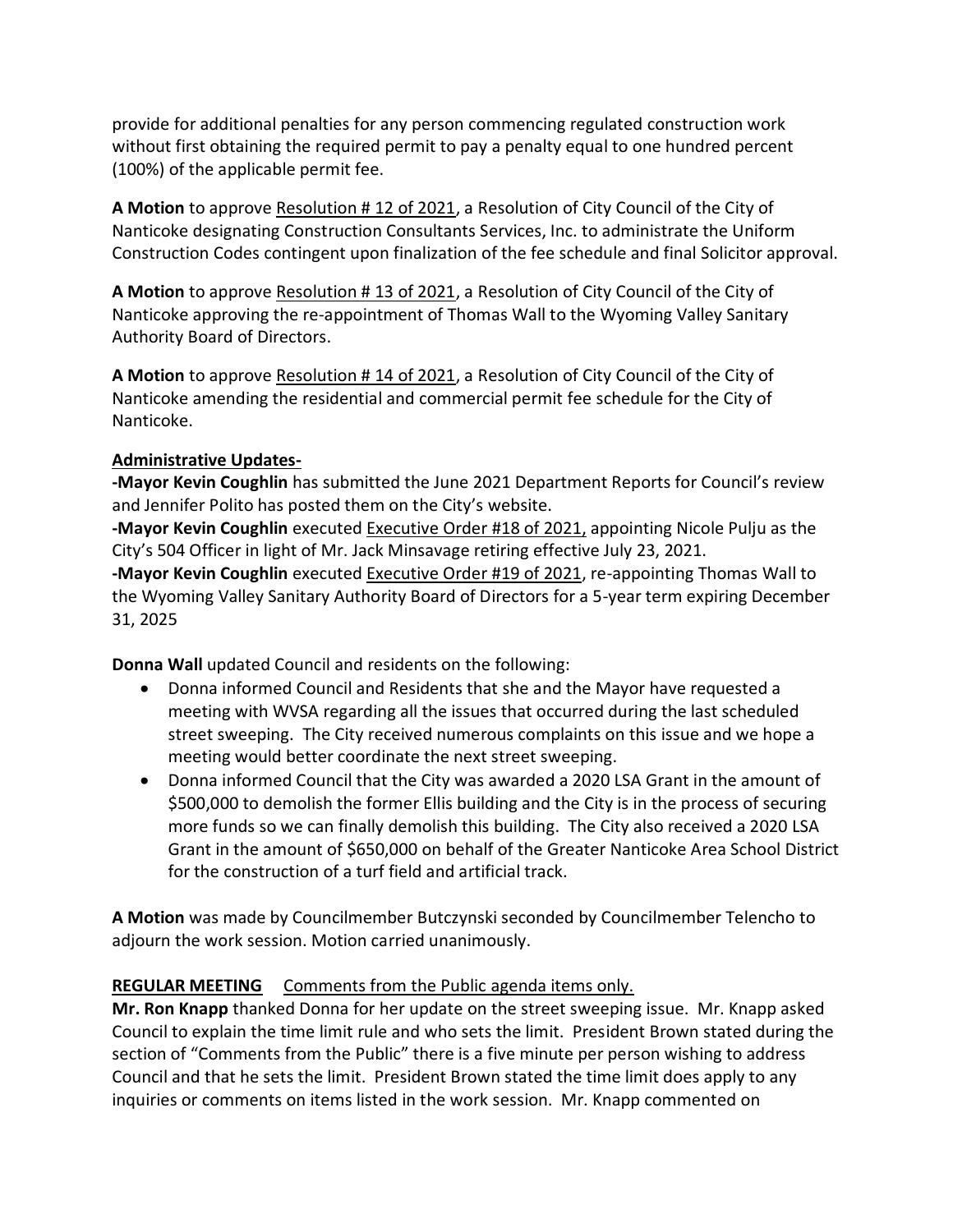Ordinance #4 of 2021 by stating that he has changed his position of not in favor of the age requirement to sit on Council to be changed to 18 from 21; he is now for it. President Brown stated other communities have their age set at 18 and he feels this is a good decision for the City. Mr. Knapp commented on Ordinance #7 of 2021 by stating it is clear to him on why the City is proposing to change the education requirement to be the City Manager; it appeases Donna Wall so she can be the Manager Mr Knapp replied. Attorney Finnegan stated Donna Wall has been employed by the City for two decades and is the City Manager. Attorney Finnegan stated by lowering the education requirement for people who have years of experience as a manager will benefit the City in the future when Donna retires by possibly getting more applicants to choose from. President Brown stated that Donna Wall has more experience over education and that qualifies her to be the City Manager. Mr. Knapp commented on Resolution #12 of 2021 and asked is it because the new Code Officer does not have the qualifications to do her job, is why the City is hiring Construction Consultant Services, Inc. Donna stated no, Nicole is qualified to do what Jack was doing and she is training to become a BCO. Andy Kratz is also retiring and he was our BCO Officer. This company is being hired to do everything that Andy did replied Donna. President Brown stated as of Friday, Jack is retired and Nicole will now be our Code Officer. Mr. Knapp commented on Executive Order #19 of 2021, the re-appointment of Thomas Wall to the Wyoming Valley Sanitary Authority's Board of Directors by stating he hopes that Mr. Wall can accomplish getting the City annual reports from the WVSA and open the lines of communication. Mr. Knapp feels WVSA does not communicate well with the City. Donna Wall stated that at the last meeting she read off a report of what work WVSA has performed and completed in the City. Mr. Knapp asked if the update is posted and Jennifer Polito stated the update that Donna read at the last meeting is in the July 7, 2021 meeting minutes. Mr. Knapp asked for Attorney Finnegan to explain Resolution #14 of 2021 and Attorney Finnegan stated that Resolution #14 updates an existing fee schedule on residential and commercial permit fees; some fees have changed per this resolution replied Attorney Finnegan. Mr. Knapp thanked Attorney Finnegan for his explanation and thanked Council for their time.

# **Old Business**

**None**

# **New Business**

**A Motion** to approve the July 7, 2021 minutes was made by Councilmember Marcella seconded by Councilmember Butczynski.

Motion carried unanimously.

**A Motion** to approve the payment of the bills in the amount of \$391,157.83 (Payroll(s) \$111,200.72 and Payables \$279,957.11) was made by Councilmember Marcella seconded by Councilmember Butczynski.

Motion carried unanimously.

**A Motion** to approve Ordinance # 4 of 2021, (Second Reading) an Ordinance of the City Council of the City of Nanticoke to place a question on the November 2021 General Election Ballot to amend Section 2.04 of the City of Nanticoke Home Rule Charter to change the minimum age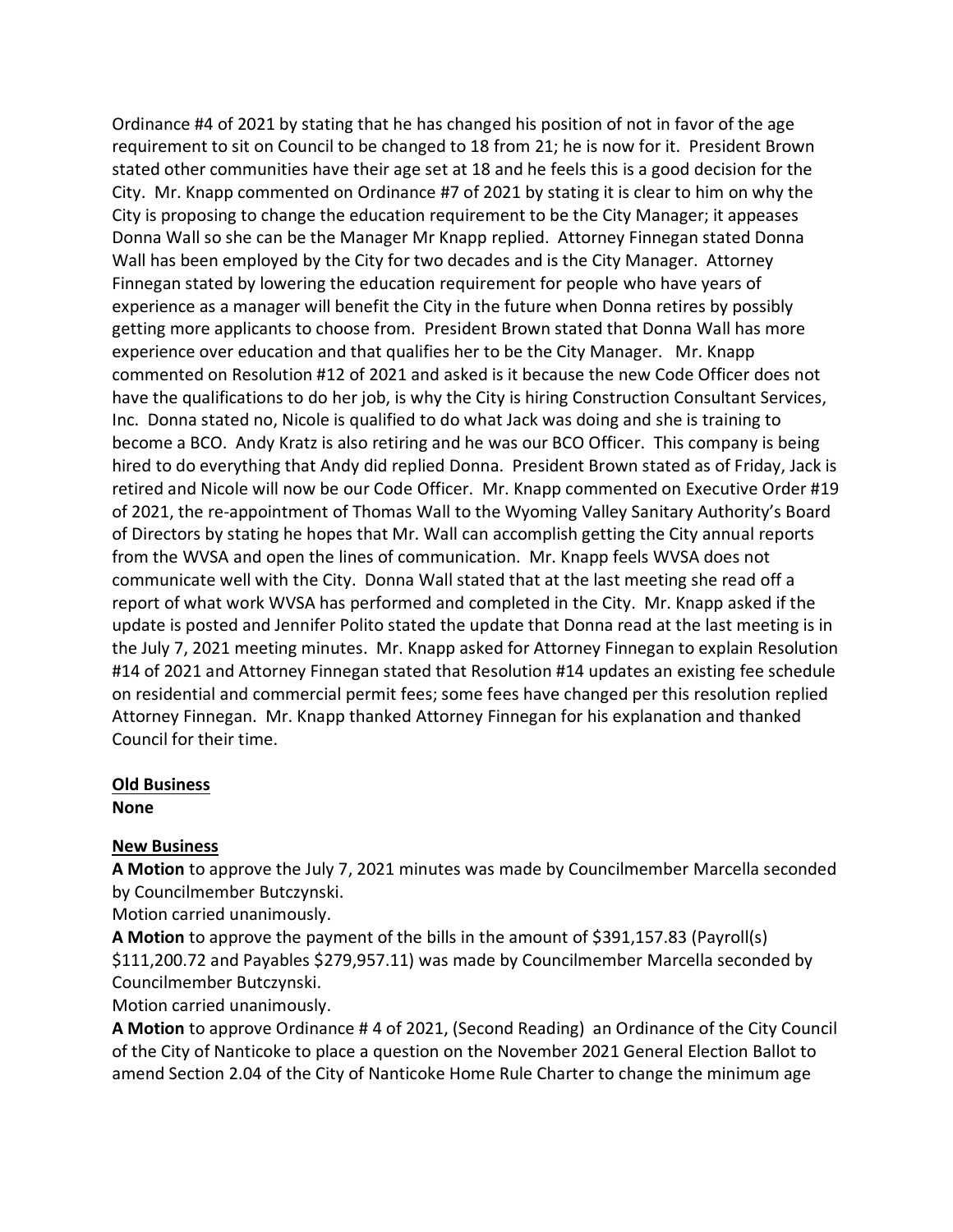qualification for Council Members from 21 to 18 was made by Councilmember Marcella seconded by Councilmember Telencho.

Motion carried unanimously.

**A Motion** to approve Ordinance # 5 of 2021, (Second Reading) an Ordinance of the City Council of the City of Nanticoke to place a question on the November 2021 General Election Ballot to amend Section 2.12 of the City of Nanticoke Home Rule Charter to provide that all regular meetings of Council must occur at or after 6:00 pm and attendance of Council Members shall be defined by Pennsylvania Law was made by Councilmember Nalepa seconded by Councilmember Butczynski.

Motion carried unanimously.

**A Motion** to approve Ordinance # 6 of 2021, (Second Reading) an Ordinance of the City Council of the City of Nanticoke to place a question on the November 2021 General Election Ballot to amend Section 3.06 of the City of Nanticoke Home Rule Charter to provide that the Mayor shall not hold any other elected public office or be employed by the City in any other capacity was made by Councilmember Telencho seconded by Councilmember Butczynski. Motion carried unanimously.

**A Motion** to approve Ordinance # 7 of 2021, (Second) an Ordinance of the City Council of the City of Nanticoke to place a question on the November 2021 General Election Ballot to amend Section 4.02.A of the City of Nanticoke Home Rule Charter to provide an alternative to Manager education and experience requirments of 10 years experience with Associate's Degree was made by Councilmember Nalepa seconded by Councilmember Marcella. Motion carried unanimously.

**A Motion** to approve Ordinance # 8 of 2021, (First Reading) an Ordinance of the City Council of the City of Nanticoke amending Section 210-12 of the City of Nanticoke Code of Ordinances to provide for additional penalties for any person commencing regulated construction work without first obtaining the required permit to pay a penalty equal to one hundred percent (100%) of the applicable permit fee was made by Councilmember Butczynski seconded by Councilmember Marcella.

Motion carried unanimously.

**A Motion** to approve Resolution # 12 of 2021, a Resolution of City Council of the City of Nanticoke designating Construction Consultants Services, Inc. to administrate the Uniform Construction Codes contingent upon finalization of the fee schedule and final Solicitor approval was made by Councilmember Telencho seconded by Councilmember Butczynski. Motion carried unanimously.

**A Motion** to approve Resolution # 13 of 2021, a Resolution of City Council of the City of Nanticoke approving the re-appointment of Thomas Wall to the Wyoming Valley Sanitary Authority Board of Directors was made by Councilmember Marcella seconded by Councilmember Nalepa.

Motion carried unanimously.

**A Motion** to approve Resolution # 14 of 2021, a Resolution of City Council of the City of Nanticoke amending the residential and commercial permit fee schedule for the City of Nanticoke was made by Councilmember Butczynski seconded by Councilmember Nalepa. Motion carried unanimously.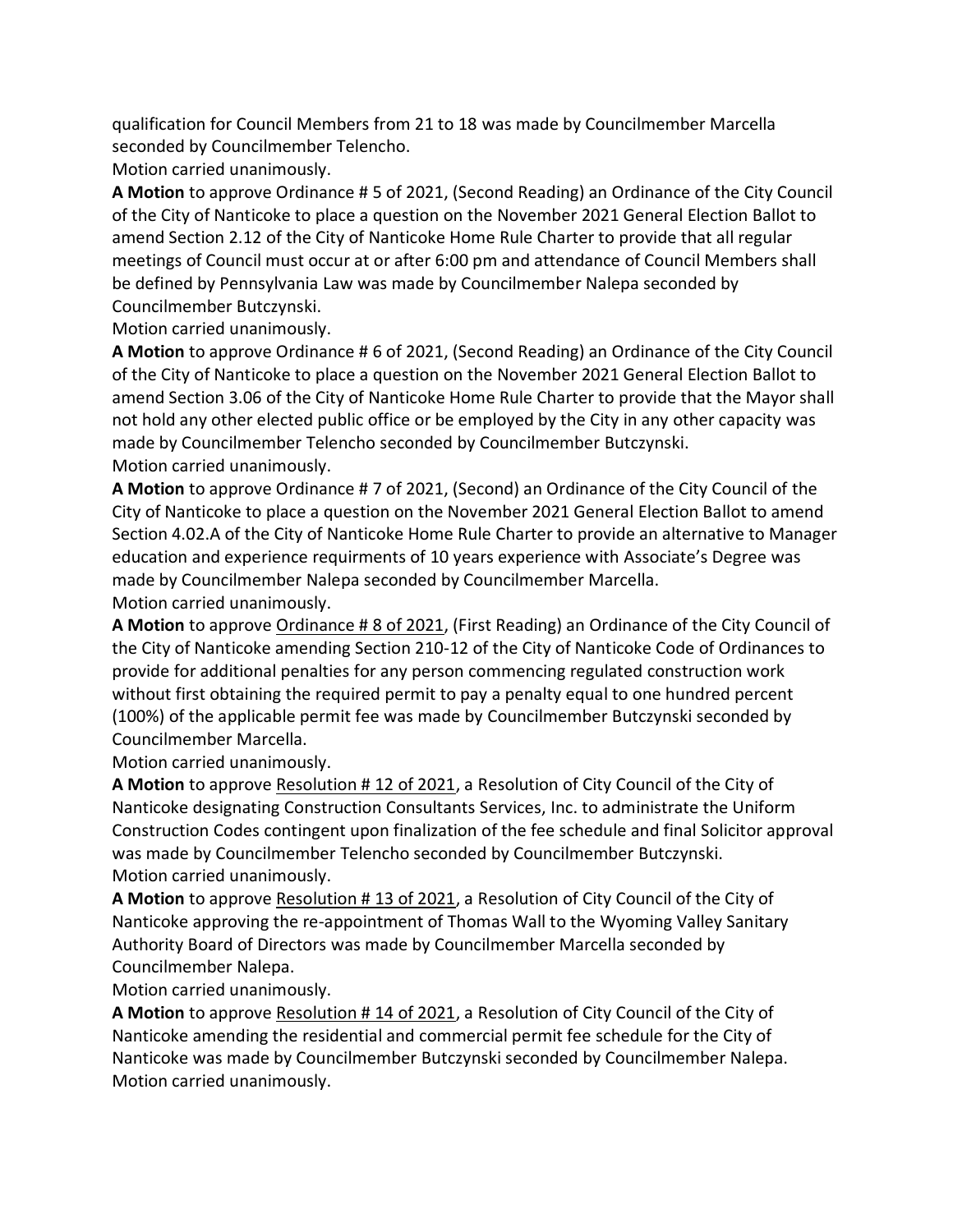### **COMMENTS FROM THE PUBLIC –**

**Ms. Marylee Conway** of 65. West Noble Street submitted pictures of blighted properties in very bad shape and dangerous to the residents. One property is behind her home, one is in front of her home and the other is behind St. Faustina's Church. Ms. Conway stated these properties have been condemned by the City for years, why is nothing being done. These properties are dilapidated, weeds are over grown, windows and doors are falling off or taken off the structures, infested with rodents and snakes and an eye sore to look at each day. Ms. Conway stated she loves her home and loves living in Nanticoke but the City needs to take care of the blight. She asked how long will it take to take down these structures, what can be done to make property owners clean up their properties and why are the owners not being held accountable for keeping up their properties. Ms. Conway stated she does not understand how these properties are allowed to get this bad. She asked if there is a way to find out who the owners are and put liens on the properties? President Brown thanked her for sharing her concerns and he agrees the properties she is concerned about are very bad. President Brown asked Donna Wall to follow up with Code Enforcement on the properties that Ms. Conway submitted photos and shared her concerns. Donna Wall stated the property on 102-104 W. Ridge has been a problem for the City and we have tried to get ownership so it can be demolished but every time it goes up for tax sale, the owner pays the necessary amount to take it off the list and then does nothing to clean up the property. Donna stated the owners are cited but do not show up for their hearings. Mayor Kevin Coughlin stated we are trying our best to clean up the City. Attorney Finnegan states the process of taking ownership of a property could take a year or more because of the process in place. Donna Wall stated the County has a policy where people can pay a minimum amount to have their properties taken off the tax sale list and then the process start all over again. Ms. Conway's last comment was on the Villa property as you enter town; it's a mess she replied. Vice President Telencho stated he will have an update on the Villa later in the meeting.

**Mr. Ron Knapp** asked President Brown for an update on the delinquent garbage fees and President Brown replied that we have collected \$58.000 from January to June of this year in delinquent fees. Mr. Knapp asked if President Brown had a list of who and how much is owed and President Brown stated he does not have that information and that Mr. Knapp did not asked for that at the last meeting. Mr. Knapp replied that should have been assumed and he will file another right-to-know request with Patty. Mr. Knapp is convinced that the refuse fees will go up in the 2022 budget and it is because of the delinquent accounts. Mr. Knapp stated as taxes and fees go up in the City, so does the blight. Mr. Knapp stated the City must do a better job in holding the property owners responsible in order to control blight. President Brown stated taking ownership of the properties and demolishing them costs money. We can raise taxes sky high to try to control blight but that is not what we want to do to our residents replied President Brown. Mr. Knapp stated the refuse fees should be billed like Hanover Twp and President Brown and Vice President Telencho responded that is not a fair way to charge the residents with multi units in one structure. Mr. Knapp asked for the update on the Villa and Vice President Telencho responded that Sara Hailstone has filed the corrected papers with the IRS, changes have been accepted and made by the IRS so they can close on the loan, 7/19/2021